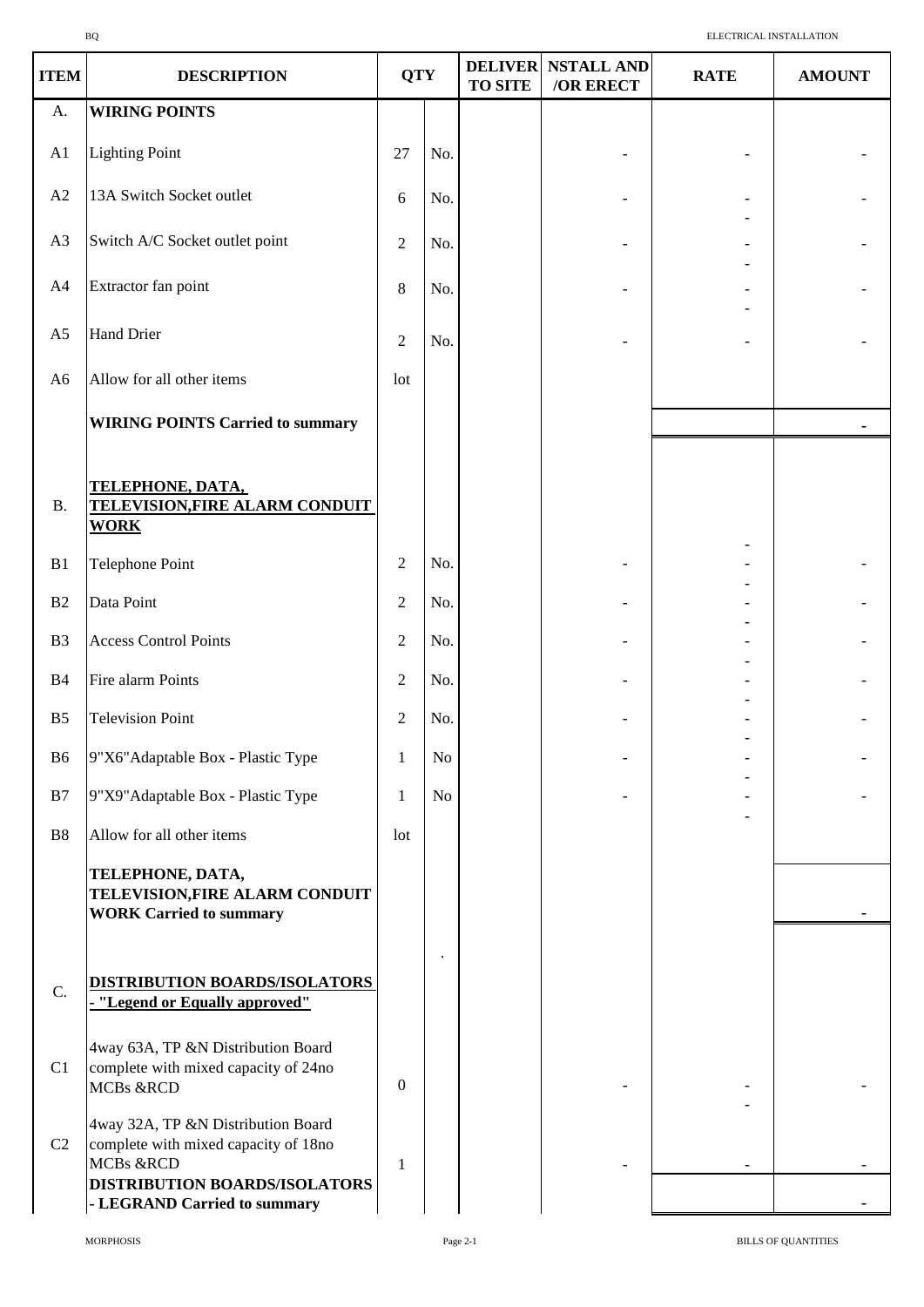| <b>ITEM</b>    | <b>DESCRIPTION</b>                                                                                                                                                                                                                                 | <b>QTY</b>       |     | <b>DELIVER</b><br><b>TO SITE</b> | <b>NSTALL AND</b><br>/OR ERECT | <b>RATE</b> | <b>AMOUNT</b> |
|----------------|----------------------------------------------------------------------------------------------------------------------------------------------------------------------------------------------------------------------------------------------------|------------------|-----|----------------------------------|--------------------------------|-------------|---------------|
| D.             | <b>WIRING ACCESSORIES</b>                                                                                                                                                                                                                          |                  |     |                                  |                                |             |               |
| D1             | 13A Single Switch Socket Outlet on UPS                                                                                                                                                                                                             | $\mathbf{0}$     | No. |                                  |                                |             |               |
| D1             | 13A Single Switch Socket Outlet on RAW                                                                                                                                                                                                             | $\overline{4}$   | No. |                                  |                                |             |               |
| D1             | 13A Switch Socket Outlet Twin on RAW                                                                                                                                                                                                               | 6                | No. |                                  |                                |             |               |
| D2             | 13A Twin SwitchSocket Outlet on UPS                                                                                                                                                                                                                | $\mathbf{0}$     | No. |                                  |                                |             |               |
| D <sub>4</sub> | 15A AC Switch Socket Outlet                                                                                                                                                                                                                        | $\overline{2}$   | No. |                                  |                                |             |               |
| D <sub>5</sub> | Switch 10A, 1 gang, 1 way                                                                                                                                                                                                                          | $\overline{4}$   | No. |                                  |                                |             |               |
| D7             | 20A DP switch with neon indicator                                                                                                                                                                                                                  | 3                | No. |                                  |                                |             |               |
| D <sub>8</sub> | Switch 10A, 3 gang, 1way                                                                                                                                                                                                                           | $\overline{4}$   | No. |                                  |                                |             |               |
| D11            | AV Wall outlet complete with back box,<br>1no. Serial outlet/Cable and 2No. HDMI                                                                                                                                                                   | $\boldsymbol{0}$ | No. |                                  |                                |             |               |
| D13            | All other items                                                                                                                                                                                                                                    |                  | Lot |                                  |                                |             |               |
|                | <b>WIRING ACCESSORIES Carried to</b><br>summary                                                                                                                                                                                                    |                  |     |                                  |                                |             |               |
| ${\bf E}$      | <b>LIGHTING FITTINGS "ABB or Equally</b><br>approved Brand"<br>Supply, install and test, commissioning<br>lighting fittings complete with lamps and all<br>items necessary for a complete installation<br>and as recommended by the manufacturers: |                  |     |                                  |                                |             |               |
| E1             | 600mm X 600mm LED Modular light<br>fittings<br>Make Type:                                                                                                                                                                                          | $\overline{2}$   | No. |                                  |                                |             |               |
| E1             | 500mm X 1200mm LED Modular light<br>fittings<br>Make Type:                                                                                                                                                                                         | 6                | No. |                                  |                                |             |               |
| E2             | 9W LED Spotlight downlighter                                                                                                                                                                                                                       |                  |     |                                  |                                |             |               |
|                | Make Type:                                                                                                                                                                                                                                         | 27               | No. |                                  |                                |             |               |
| E <sub>3</sub> | 8w single sided 3hr emergency light<br>complete with lamp and exit sign<br>Make Type:                                                                                                                                                              | $\overline{2}$   | No. |                                  |                                |             |               |
| E4             | 26w recessed compact LED fitting<br>Make Type : Cooper Lighting                                                                                                                                                                                    | 8                | No. |                                  |                                |             |               |